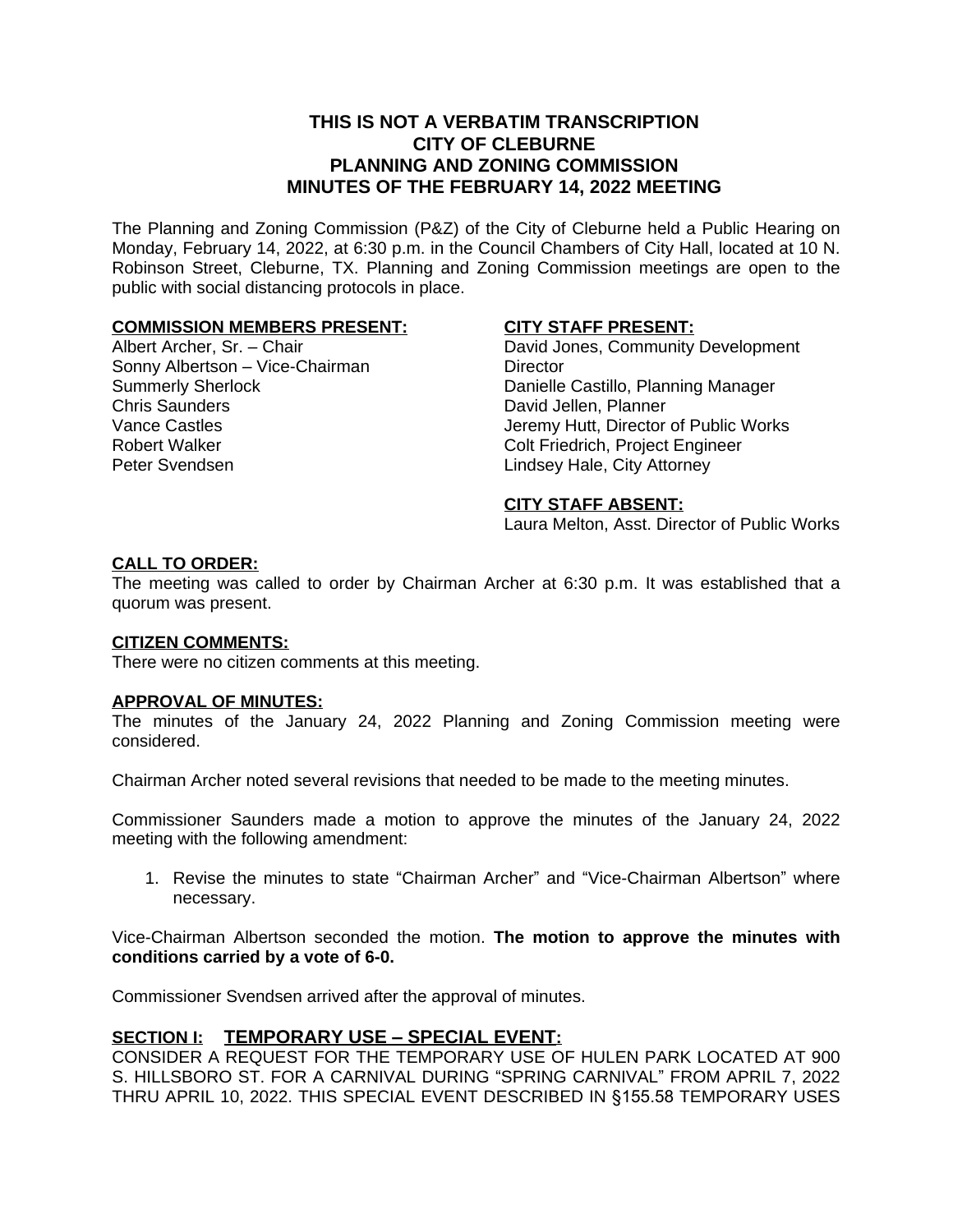MEETS THE CRITERIA DEFINED IN THIS SECTION, AS REQUESTED BY CLEBURNE PERFORMING ARTS, LLC, REPRESENTED BY MAXINE AMMONS, **CASE GC22-003**

Danielle Castillo, Planning Manager, presented the case and briefed the Commission on the request.

Chairman Archer questioned staff regarding the carnival.

Mrs. Castillo responded that the carnival would be operated by the same organization that had done so in previous years.

Commissioner Svendsen questioned staff regarding the public restrooms at the park.

Mrs. Castillo responded that the public restrooms would be open during the carnival hours and that an additional four (4) portable toilets would be brought in for the event.

Vice-Chairman Albertson questioned the applicant regarding the number of portable toilets that were used at the previous year's carnival.

The applicant, Maxine Ammons, responded that there had been four (4) portable toilets at the previous year's carnival.

Chairman Archer questioned staff regarding the restroom situation at the previous year's carnival.

Mrs. Castillo explained that the City's public restrooms had been closed for repairs during the time leading up to the previous year's carnival and that they were repaired in time for the carnival's opening.

There being no requirement for a public hearing and there being no other questions or items for discussion, Chairman Archer called for a motion. Commissioner Svendsen made a motion to approve the request as presented and Commissioner Sherlock seconded the motion. **The motion to approve carried by a vote of 7-0.**

#### **SECTION II: PLATTING:**

CONSIDER THE PRELIMINARY PLAT OF BATES FARMS ADDITION, FOR 375 SINGLE-FAMILY DETACHED RESIDENTIAL LOTS AND 15 OPEN SPACE LOTS, BEING ±84.797 ACRES, GENERALLY LOCATED APPROXIMATELY 1,700 FEET WEST OF NOLAN RIDGE DRIVE, BETWEEN WEST KILPATRICK AVENUE AND US HIGHWAY 67, AS REQUESTED BY BATES FARMS LP, REPRESENTED BY CLAYMOORE ENGINEERING, **CASE PC22-001**

David Jellen, Planner, presented the case and briefed the Commission on the request.

Chairman Archer questioned staff regarding the preliminary plat.

Mrs. Castillo explained that the preliminary plat conformed to the approved planned development.

Commissioner Svendsen questioned staff about the traffic circulation within the proposed development.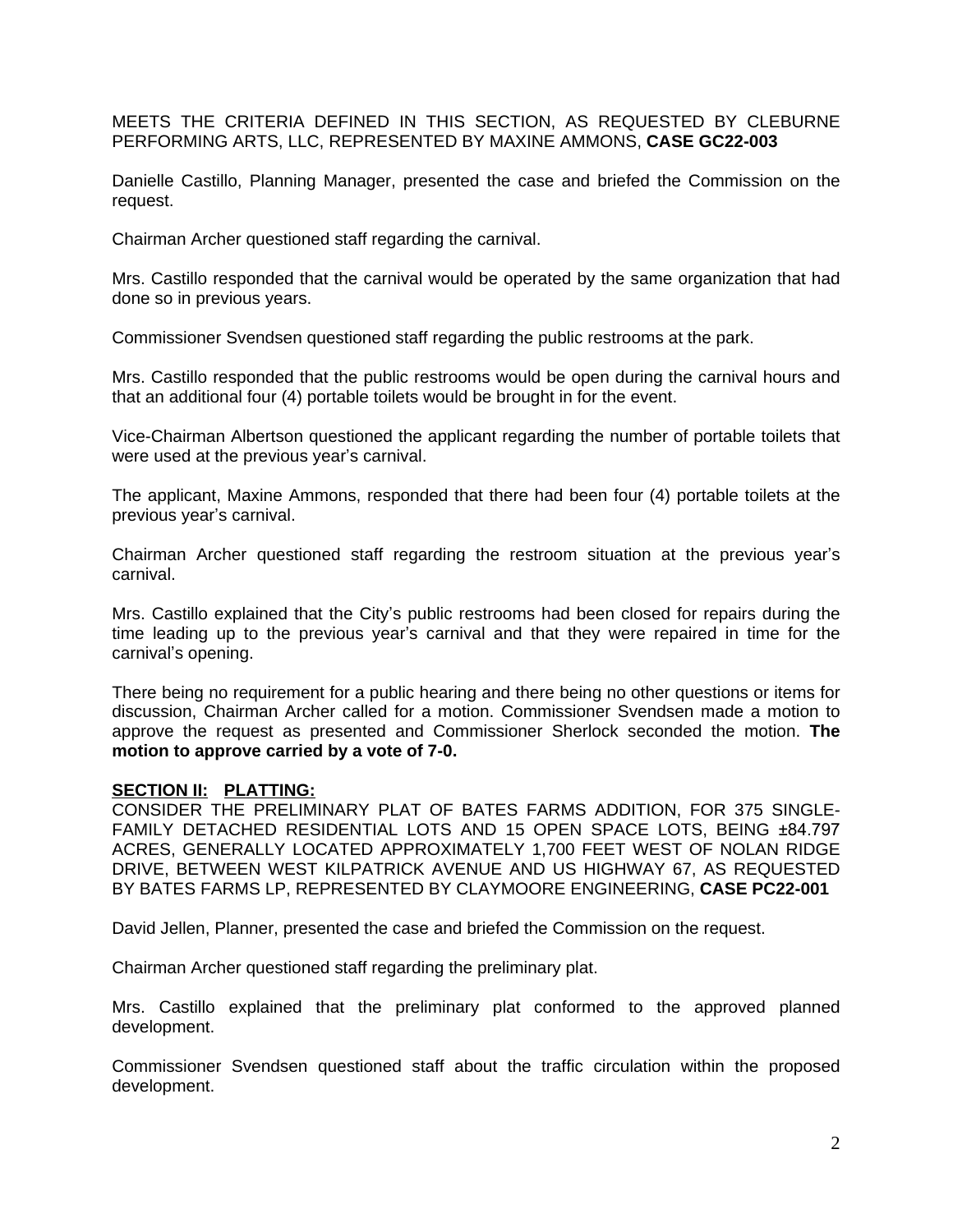Mr. Jellen responded that the proposed development included access along U.S. Highway 67 to the north and River Bend Road to the east.

There being no requirement for a public hearing and there being no other questions or items for discussion, Chairman Archer called for a motion. Commissioner Castles made a motion to approve the request as presented and Commissioner Walker seconded the motion. **The motion to approve carried by a vote of 7-0.**

# **SECTION III: ZONING:**

CONSIDER A REQUEST TO REZONE ±0.24 ACRES FROM M1 (LIGHT INDUSTRIAL DISTRICT) TO SF-4 (SINGLE-FAMILY DWELLING DISTRICT), LOCATED AT 207 EVANS STREET, AS REQUESTED BY BAFCO LLC, **CASE ZC22-002**

David Jellen, Planner, presented the case and briefed the Commission on the request.

Commissioner Walker questioned staff regarding the configuration of the subject property.

Mr. Jellen responded that the subject property was a portion of two (2) legal lots of record and would need to be platted prior to development.

Vice-Chairman Albertson questioned staff regarding the location of the northern property line.

Mr. Jellen explained that the northern property line did not follow the existing fence line.

Chairman Archer opened the public hearing.

The applicant, Brian Fox, was present to brief the Commission on the request. He stated that the fence along the northern property line would be removed prior to construction of the home.

There being no other questions or items for discussion, Chairman Archer closed the public hearing and called for a motion. Commissioner Saunders made a motion to approve the request as presented and Commissioner Walker seconded the motion. **The motion to approve carried by a vote of 7-0.**

#### **SECTION IV: OTHER BUSINESS:**

CONSIDER AN ORDINANCE UPDATING THE MASTER THOROUGHFARE PLAN OF THE CITY OF CLEBURNE, **GC22-002**

Colt Friedrich, Project Engineer, briefed the Commission on the request.

Jeff Whitacre, Consultant with Kimley-Horn, made a presentation on the proposed updates to the Master Thoroughfare Plan (MTP).

Commissioner Svendsen questioned the consultant regarding the recommendations for Nolan River Road.

Mr. Whitacre responded that the MTP had several recommendations regarding specific infrastructure improvements to alleviate congestion along Nolan River Road.

Chairman Archer questioned the applicant regarding the role of the County with regard to county-owned roads in the MTP.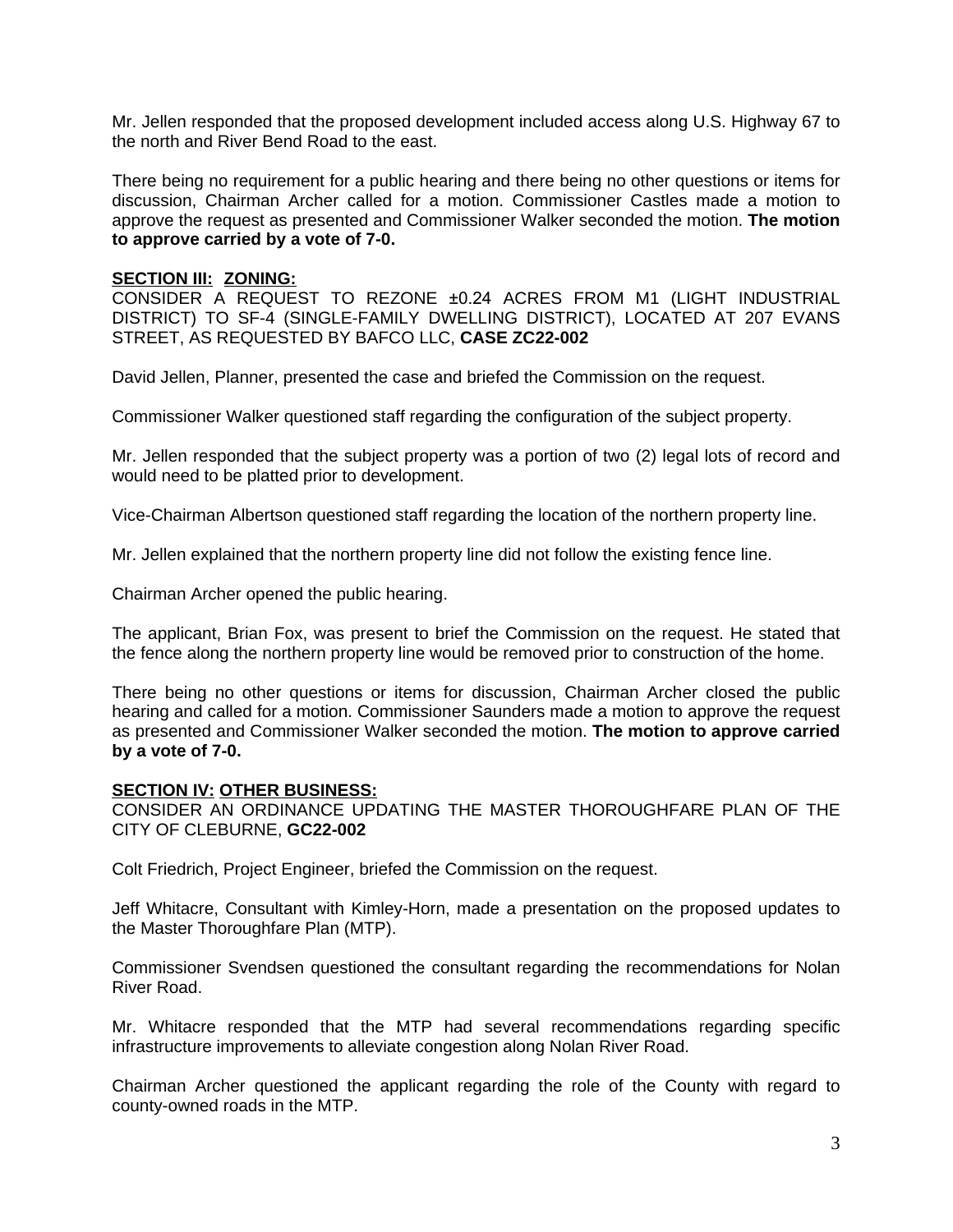Mr. Whitacre responded that the County did not have their own thoroughfare plan and that the City would work with the County to implement the MTP on county-owned roads.

Commissioner Svendsen questioned staff regarding the timing of construction on University Drive.

Jeremy Hutt, Director of Public Works, responded that the City was prioritizing the construction of University Drive.

Commissioner Svendsen expressed his concern that Nolan River Road would not be able to handle the volume of traffic created by incoming developments without the completion of University Drive.

Chairman Archer expressed his desire to have improvements made to Old Foamy Road and the completion of Park Boulevard prioritized as part of the MTP.

Mr. Hutt explained that the City was in conversations with the County to address Old Foamy Road.

Chairman Archer questioned the consultant whether any one-way streets had been considered as part of the MTP.

Mr. Whitacre explained that one-way streets were not considered as part of the MTP.

Chairman Archer expressed his support for the MTP and stated that it would be important to begin implementing the plan.

Commissioner Svendsen stated that infrastructure improvements were needed across the City.

Chairman Archer questioned staff regarding the expansion of Ridgeway Drive.

Mr. Friedrich responded that the City had not received the civil plans for the Ridgeway Drive expansion.

Chairman Archer questioned the consultant regarding Yellow Jacket Drive.

Mr. Whitacre explained the MTP recommendations regarding Yellow Jacket Drive.

Commissioner Castles expressed his support for the MTP and the need to begin implementing the plan.

Commissioner Saunders questioned staff regarding the plan for the southern portion of University Drive.

Mr. Friedrich explained that the City would consider multiple options for the construction of the southern portion of University Drive, including a combination of developer and City-led construction as opportunities and funding become available.

There being no other questions or items for discussion, Chairman Archer called for a motion. Commissioner Saunders made a motion to approve the request as presented and